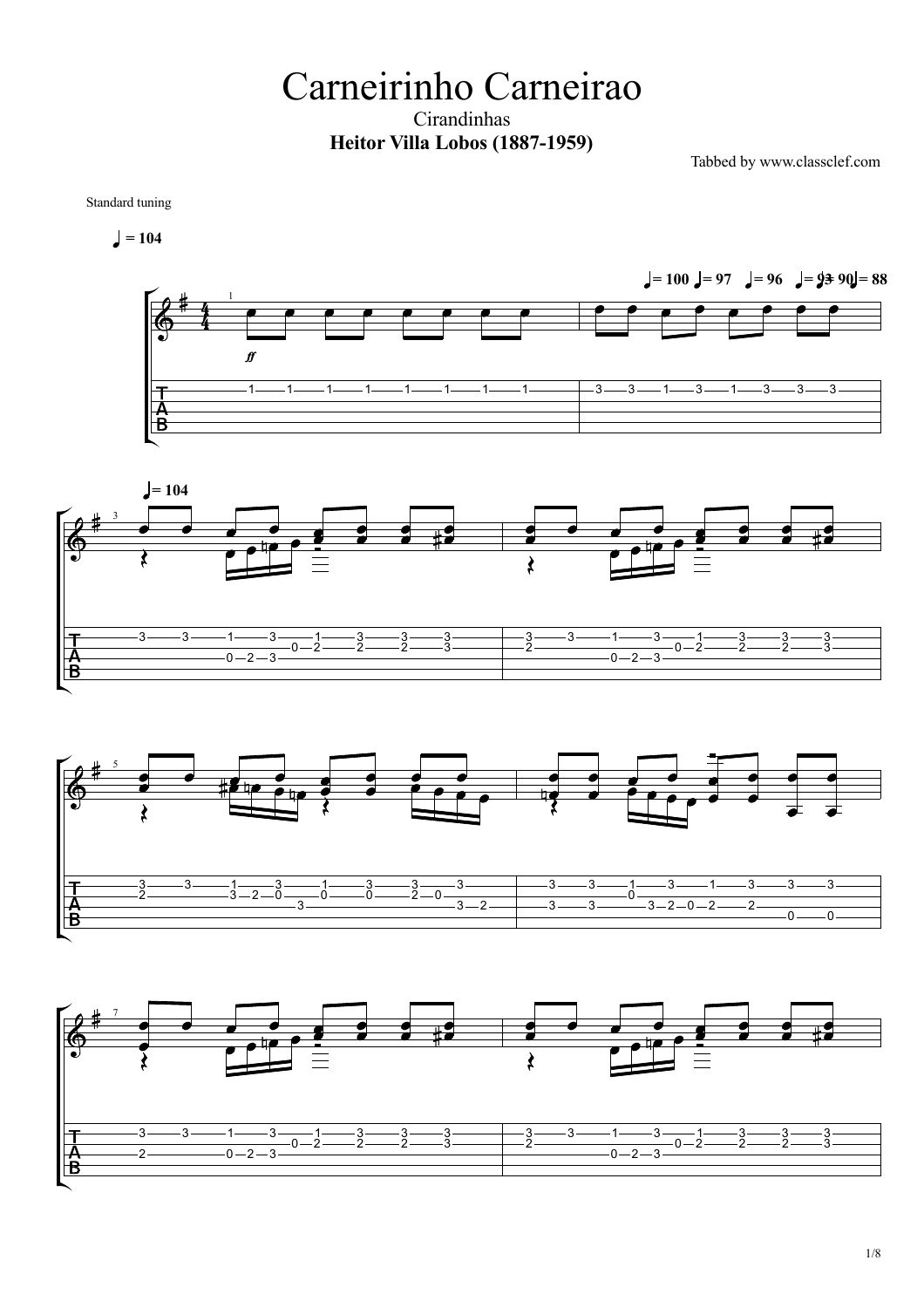





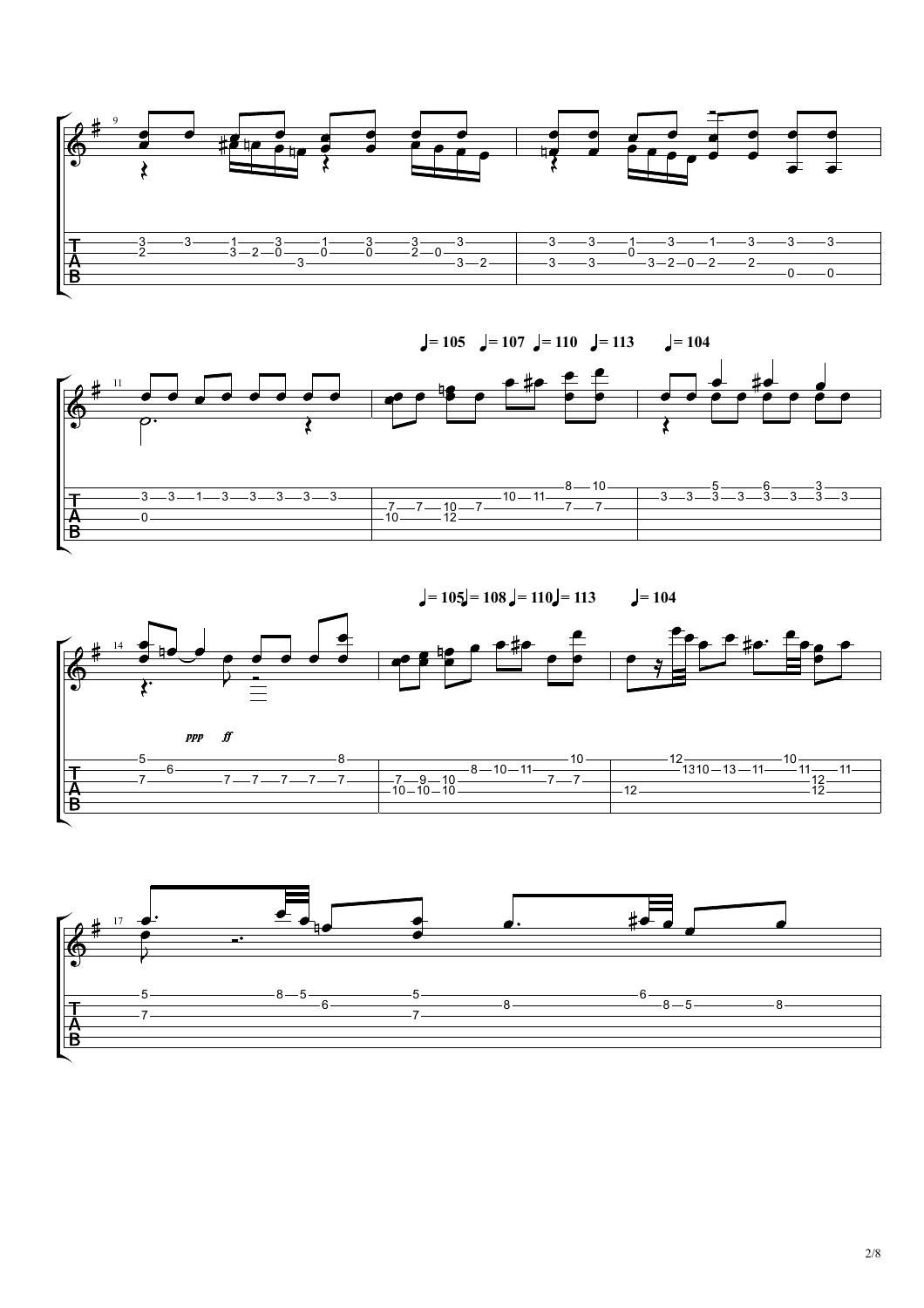





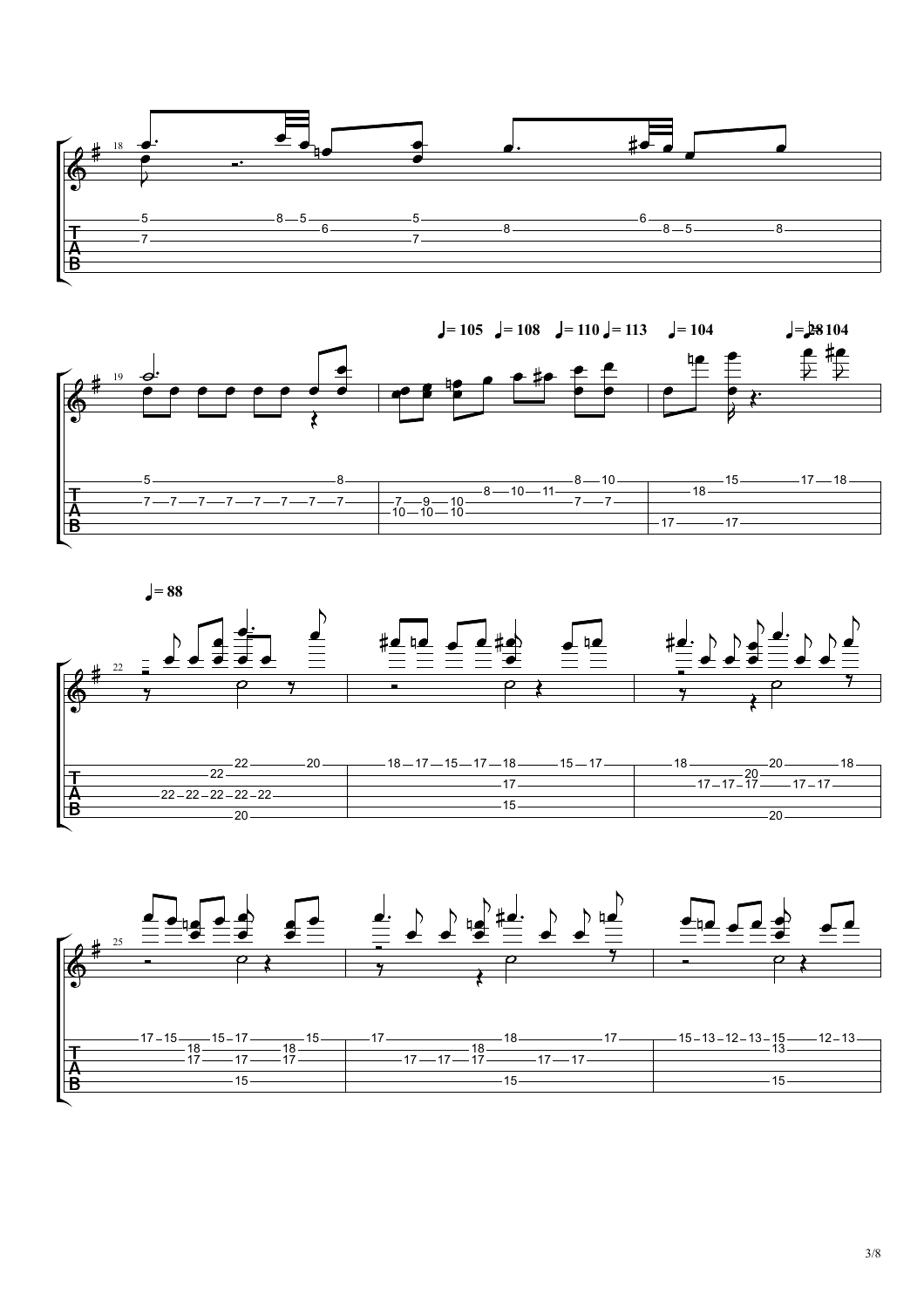





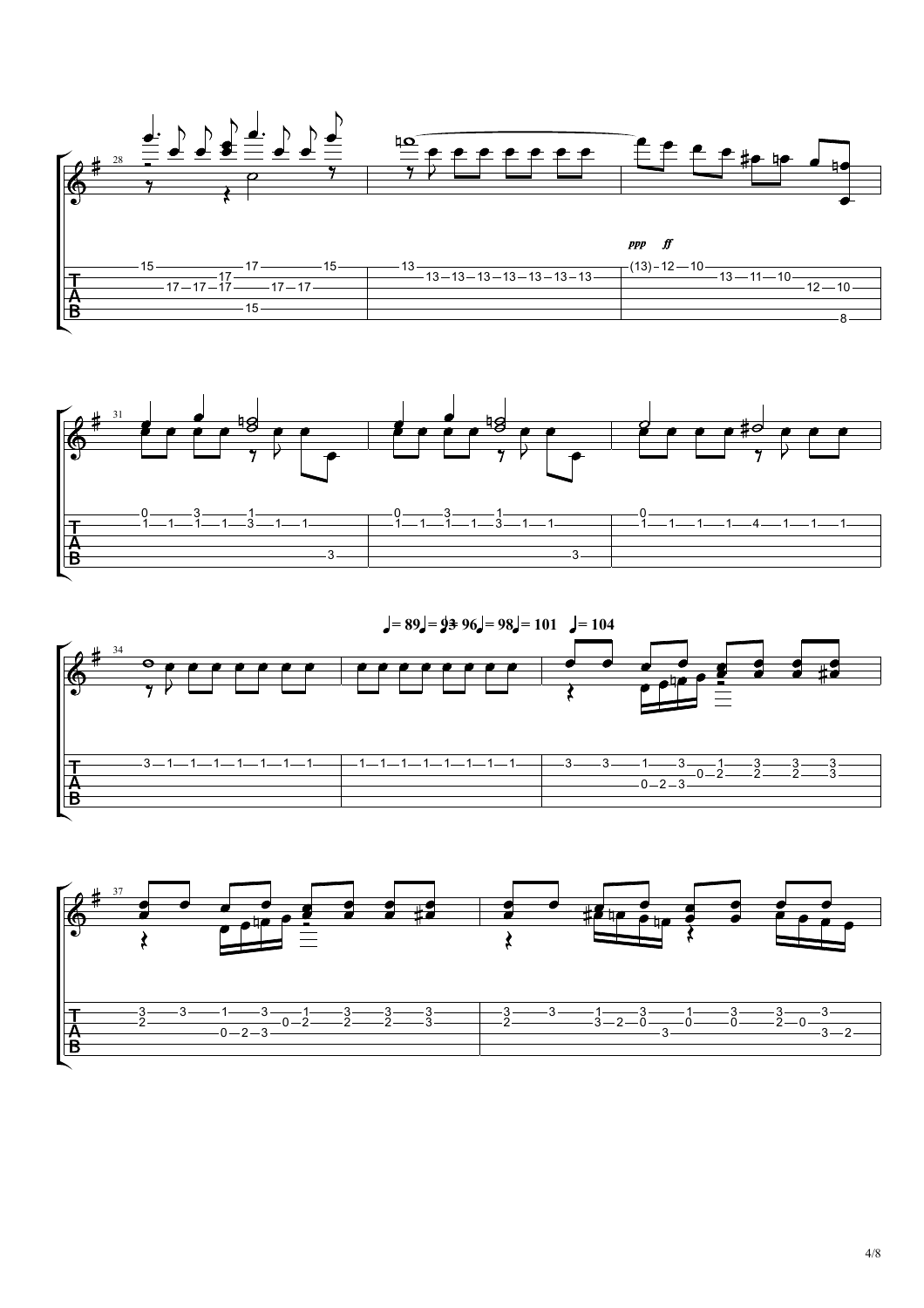





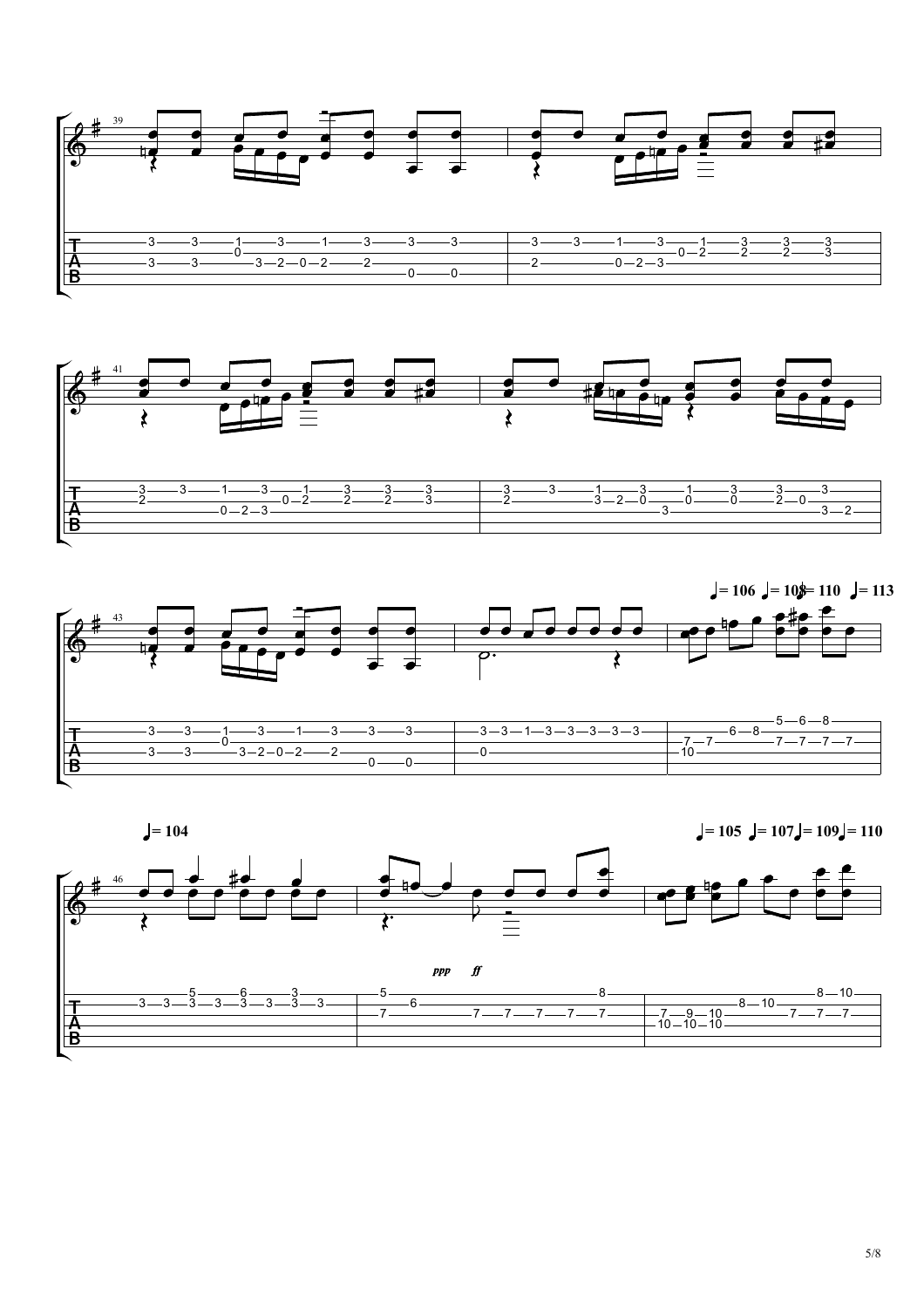





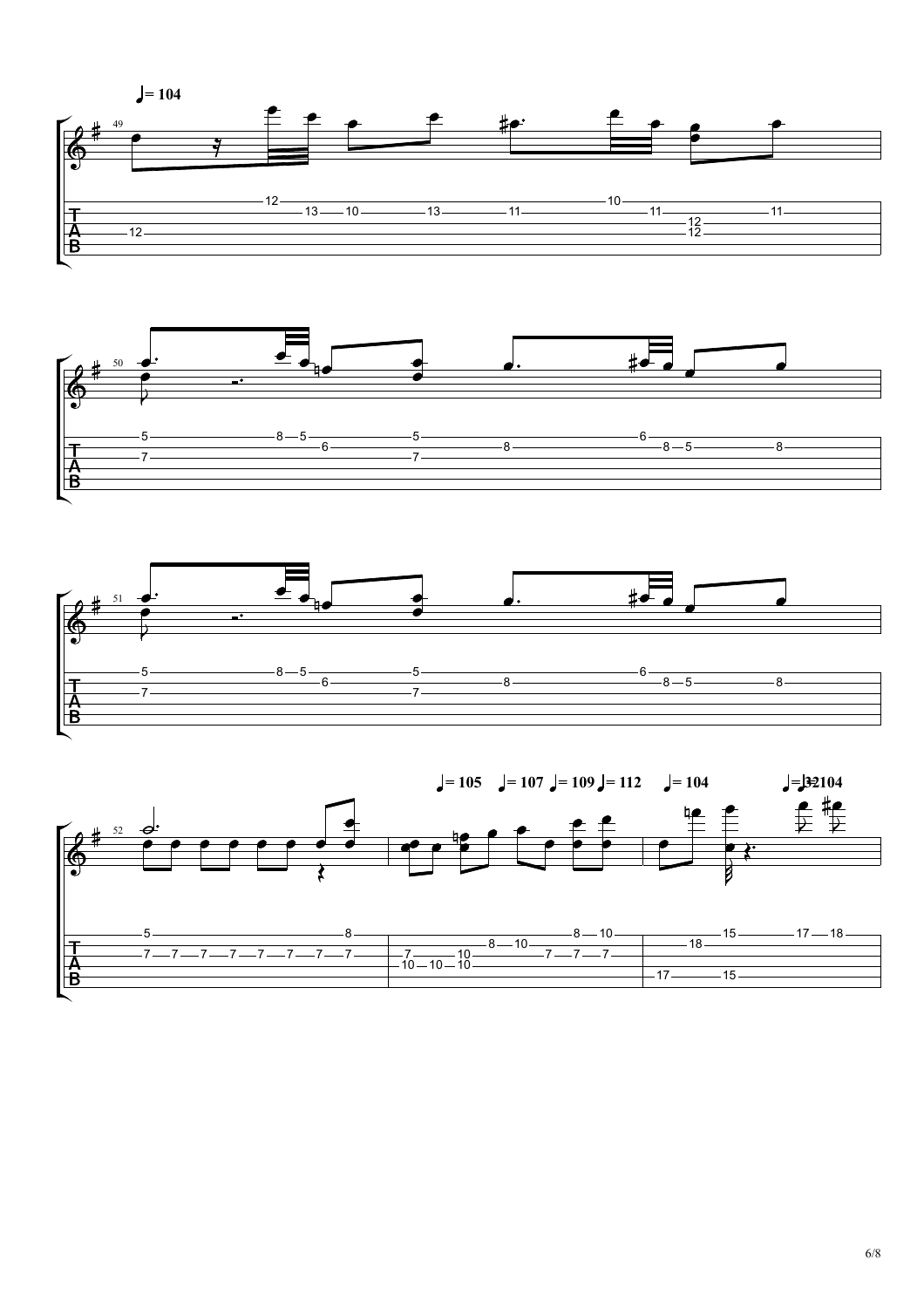$J=88$ <br> $\frac{1}{2}$   $\frac{1}{2}$   $\frac{1}{2}$   $\frac{1}{2}$   $\frac{1}{2}$   $\frac{1}{2}$   $\frac{1}{2}$   $\frac{1}{2}$   $\frac{1}{2}$   $\frac{1}{2}$   $\frac{1}{2}$   $\frac{1}{2}$   $\frac{1}{2}$   $\frac{1}{2}$   $\frac{1}{2}$   $\frac{1}{2}$   $\frac{1}{2}$   $\frac{1}{2}$   $\frac{1}{2}$   $\frac{1}{2}$   $\frac{1}{2}$   $\frac{$  $\begin{picture}(120,115) \put(0,0){\line(1,0){155}} \put(15,0){\line(1,0){155}} \put(15,0){\line(1,0){155}} \put(15,0){\line(1,0){155}} \put(15,0){\line(1,0){155}} \put(15,0){\line(1,0){155}} \put(15,0){\line(1,0){155}} \put(15,0){\line(1,0){155}} \put(15,0){\line(1,0){155}} \put(15,0){\line(1,0){155}} \put(15,0){\line(1,0){155$  $\stackrel{+}{=}$  $18 - 17 - 15 - 17 - 18$  $\frac{22}{22}$  22 20 17 18 20  $18$   $18 \rightarrow$  17 17 17  $\frac{1}{17 - 17 - 17}$  $17 \longrightarrow$  22 22 22 22 20 ————————————————————